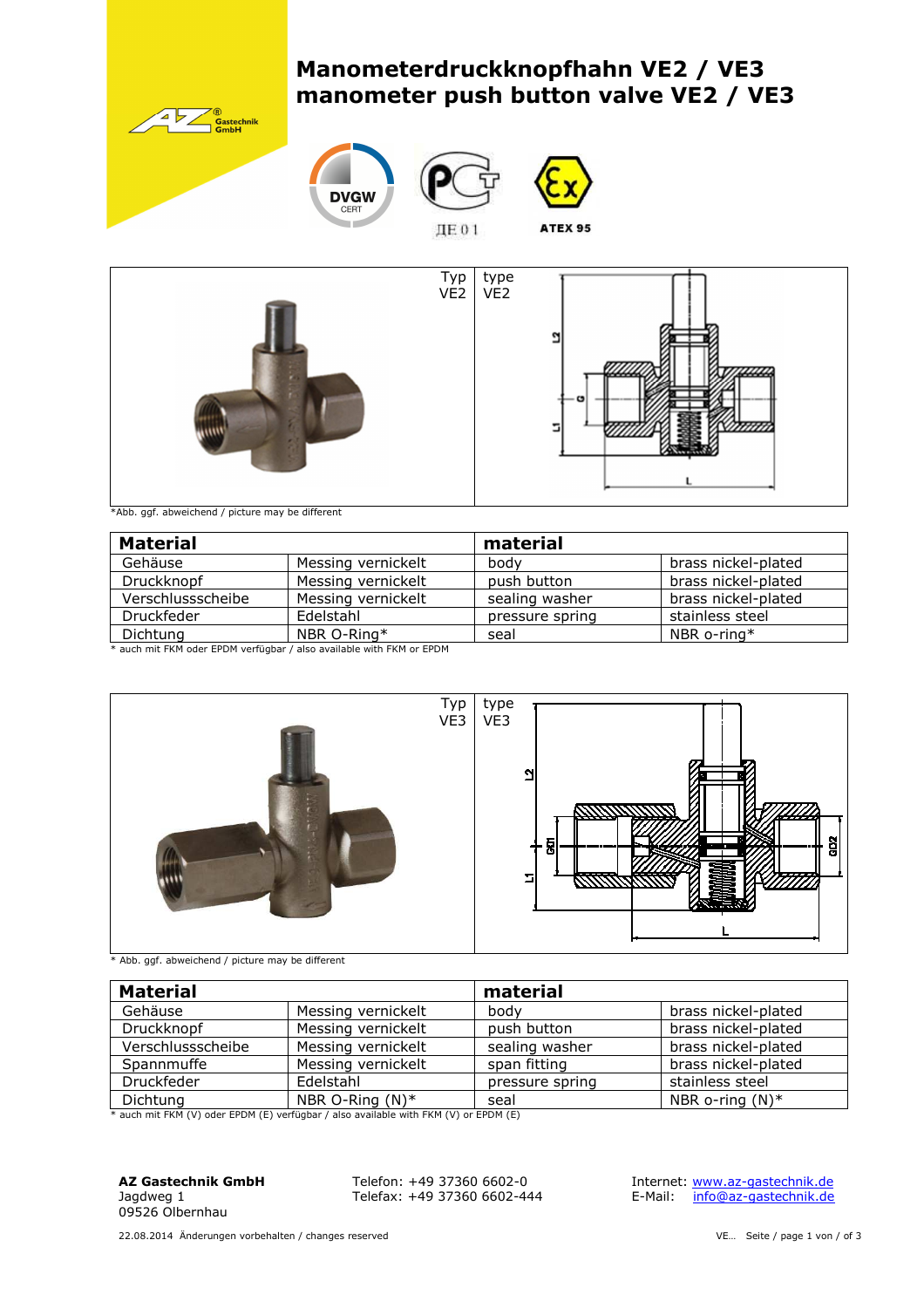

# **Manometerdruckknopfhahn VE2 / VE3 manometer push button valve VE2 / VE3**

| <b>Merkmale</b>                                                                                                                   | details                                                                                                                                                           |  |  |  |
|-----------------------------------------------------------------------------------------------------------------------------------|-------------------------------------------------------------------------------------------------------------------------------------------------------------------|--|--|--|
| Manometerdruckknopfhahn zur manuellen                                                                                             | manometer push button valve for manually                                                                                                                          |  |  |  |
| Druckanzeige auf einem Manometer und                                                                                              | $\blacktriangleright$                                                                                                                                             |  |  |  |
| automatischer Druckentlastung für                                                                                                 | pressure indication at a manometer and                                                                                                                            |  |  |  |
| gasförmige und flüssige Medien im Rahmen                                                                                          | automatic pressure release for gaseous and                                                                                                                        |  |  |  |
| der verwendeten Werkstoffe                                                                                                        | liquid media in line of the materials                                                                                                                             |  |  |  |
| Typ VE2 mit festen Gewindeanschlüssen<br>Rp nach ISO $7 - 1$<br>Eingang:<br>G nach ISO 228<br>Ausgang:                            | type VE2 with fixed threaded connectors<br>$\blacktriangleright$<br>Rp acc. to ISO $7 - 1$<br>inlet:<br>G acc. to ISO 228<br>outlet:                              |  |  |  |
| Typ VE3 ausgangsseitig mit Manometer-<br>Spannmuffe G 1/2" nach DIN 16283<br>und ISO 228<br>Rp $1/2$ " nach ISO 7 - 1<br>Eingang: | type VE3 on outlet side with manometer<br>$\blacktriangleright$<br>span fitting G 1/2" acc. to DIN 16283<br>and ISO 228<br>Rp $1/2''$ acc. to ISO 7 - 1<br>inlet: |  |  |  |
| Nennweite:<br>DN <sub>2</sub><br>Betriebsdruck:<br><b>PN10</b>                                                                    | nominal dimension:<br>DN <sub>2</sub><br>$\blacktriangleright$<br><b>PN10</b><br>operating pressure:<br>▶                                                         |  |  |  |
| DVGW-Registrierung für Brenngase nach                                                                                             | DVGW-registration for burning gases acc. to                                                                                                                       |  |  |  |
| DVGW Arbeitsblatt G260:                                                                                                           | DVGW worksheet G260:                                                                                                                                              |  |  |  |
| Betriebsdruck:                                                                                                                    | operating pressure:                                                                                                                                               |  |  |  |
| MOP5                                                                                                                              | MOP5                                                                                                                                                              |  |  |  |
| $-20$ °C $+60$ °C                                                                                                                 | $-20$ °C $+60$ °C                                                                                                                                                 |  |  |  |
| Temperaturbereich:                                                                                                                | temperature range:                                                                                                                                                |  |  |  |
| CE-Registrierung CE 0085                                                                                                          | CE-registration CE 0085                                                                                                                                           |  |  |  |
| GOST-Zertifizierung                                                                                                               | <b>GOST</b> certification                                                                                                                                         |  |  |  |
| Kennzeichnung mit:                                                                                                                | $\blacktriangleright$ marking with:                                                                                                                               |  |  |  |
| AZ, Typ, PN, DVGW,                                                                                                                | type, PN, DVGW, CE-registration number and                                                                                                                        |  |  |  |
| CE-Registriernummer und Richtungspfeil                                                                                            | direction arrow                                                                                                                                                   |  |  |  |
| auf Anfrage                                                                                                                       | on request                                                                                                                                                        |  |  |  |
| Prüfzeugnis nach EN 10204 / 3.1                                                                                                   | test certificate acc. to EN 10204 / 3.1                                                                                                                           |  |  |  |
| (Prüfung/Abnahme nach DIN 3230 Teil5 PG3)                                                                                         | (test acc. to DIN 3230 part 5 PG3)                                                                                                                                |  |  |  |
| andere Anschlüsse                                                                                                                 | $\triangleright$ other connectors                                                                                                                                 |  |  |  |
| andere Materialien                                                                                                                | $\triangleright$ other materials                                                                                                                                  |  |  |  |

Telefon: +49 37360 6602-0 Telefax: +49 37360 6602-444